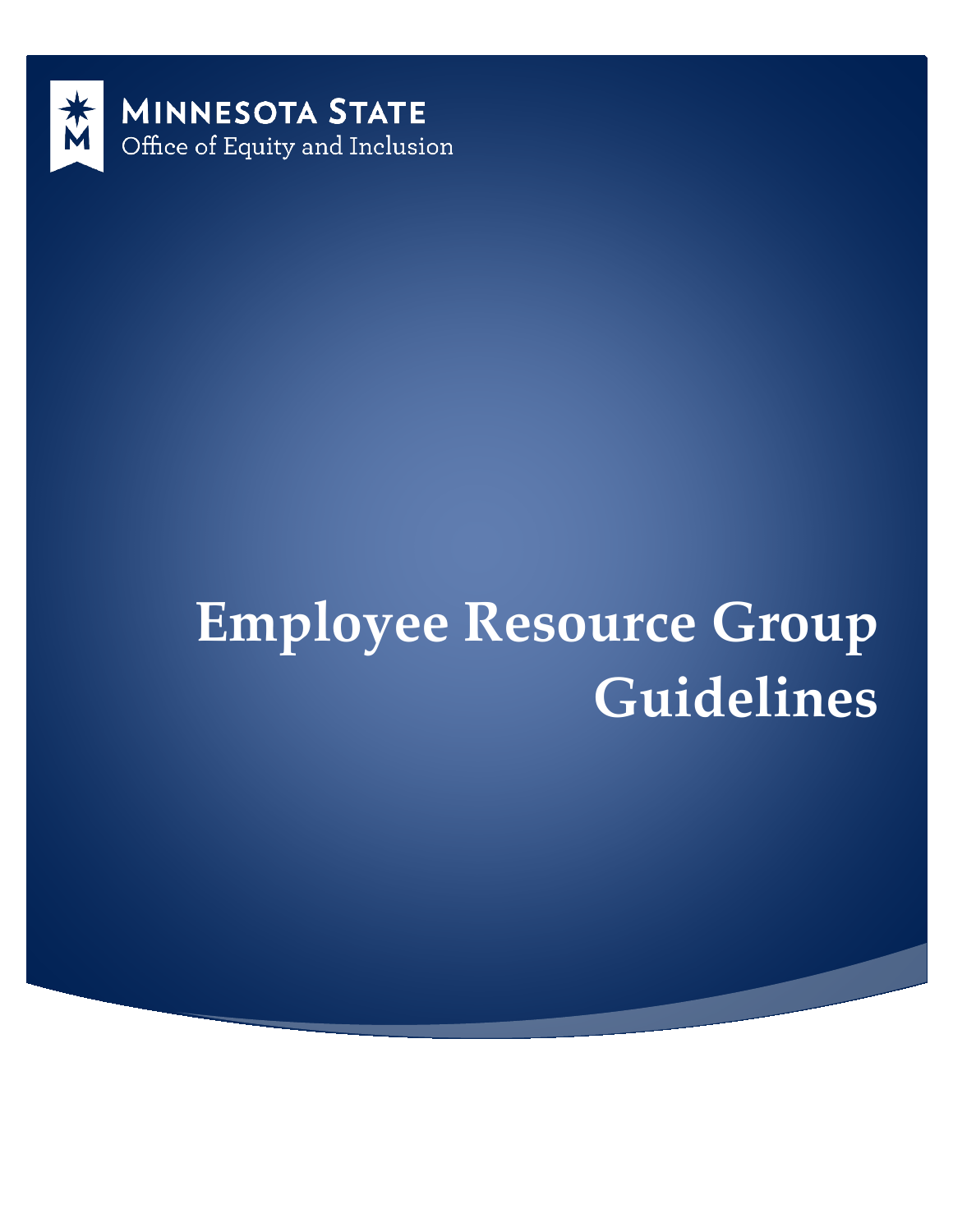# **Table of Contents**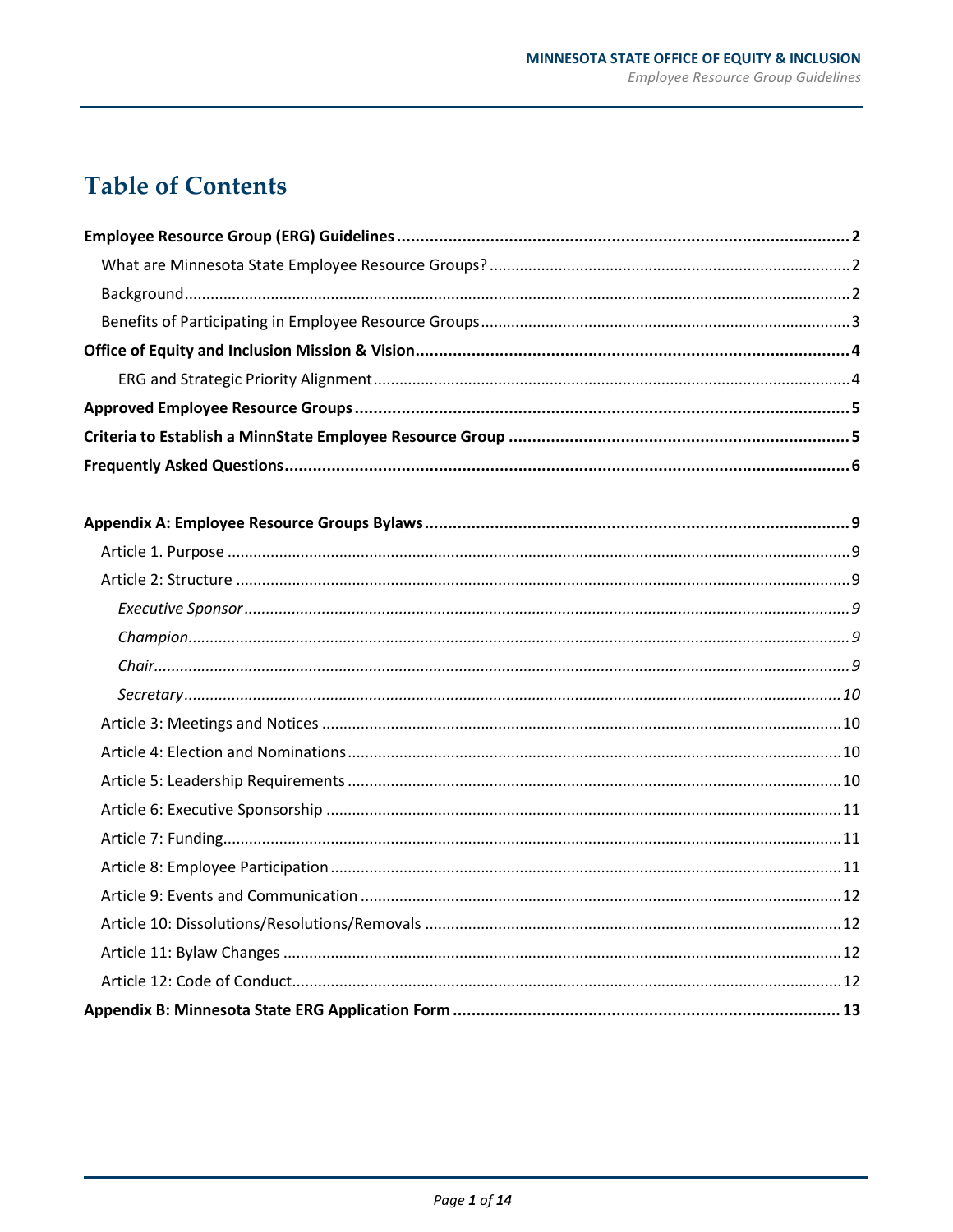# <span id="page-2-0"></span>**Employee Resource Group (ERG) Guidelines**

# <span id="page-2-1"></span>**What are Minnesota State Employee Resource Groups?**

Employee Resource Groups are a network of employees that help drive results and act as a catalyst to build a culture of inclusion. ERGs help foster an environment that embraces and leverages the culture of employees, fosters talent growth and development, and encourages meaningful community involvement. The guidelines contained within this document only apply to statewide Minnesota State ERGs, and not to individual campus ERGs or affinity groups.

# <span id="page-2-2"></span>**Background**

Minnesota State is committed to intentionally recruiting and retaining a diverse and vibrant workforce. We understand that in doing so, we drive growth, fuel retention, and improve organizational outcomes. The first 60 to 90 days of employment are a critical time for any new hire, and they can be particularly challenging for members of traditionally underrepresented groups. That short window of time can mean the difference between whether an employee stays for the long run or leaves before the year is out.

In partnership with Human Resources, the Minnesota State Office of Equity and Inclusion is supporting the creation of ERGs across Minnesota State to provide employees with an enhanced sense of community as well as support opportunities to network with peers, gain a stronger sense of belonging, and experience mentorship opportunities. Moving forward, our offices will provide the support and guidance necessary to ensure ERGs are able to meet the needs of our vibrant and increasingly diverse workforce.

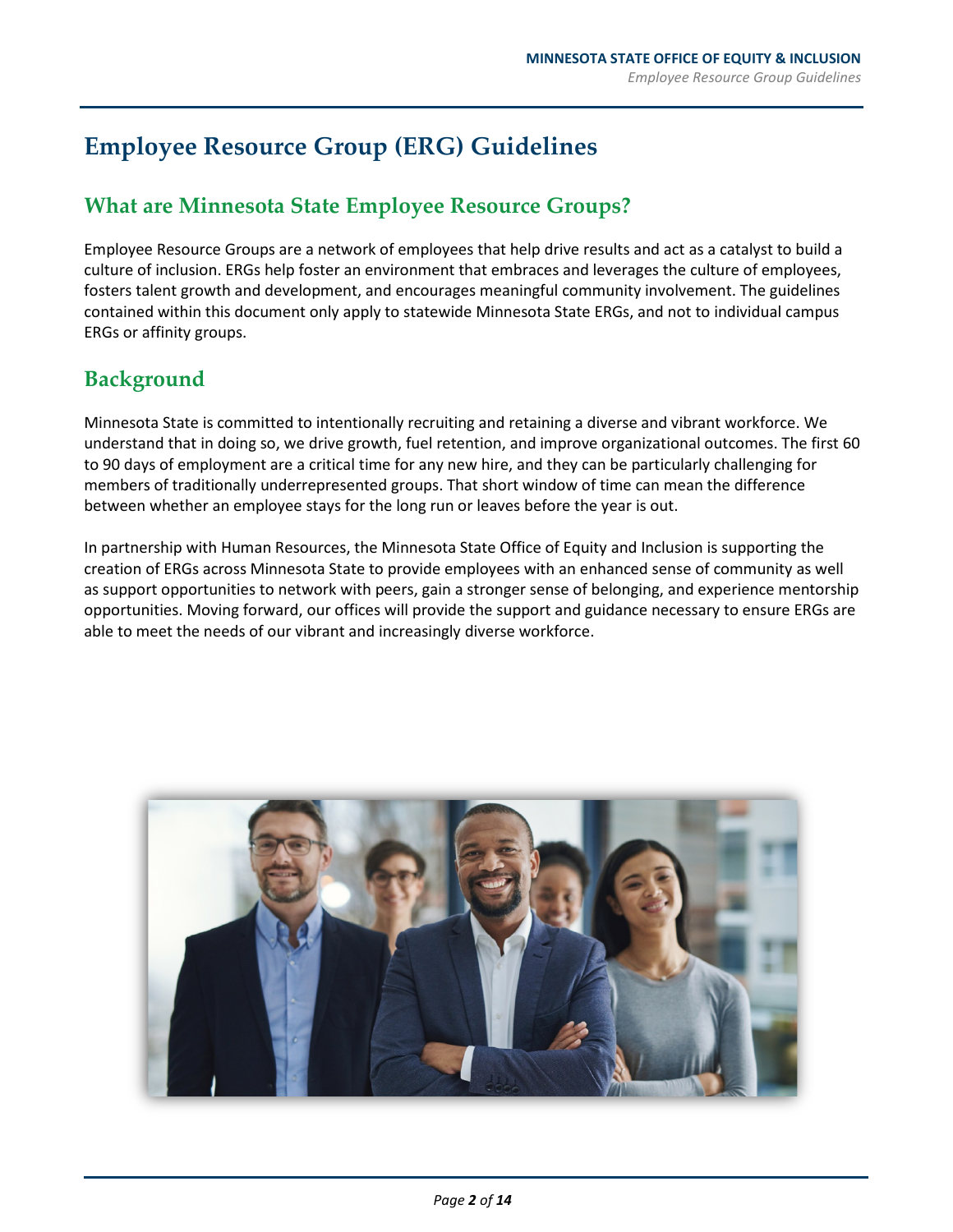# <span id="page-3-0"></span>**Benefits of Participating in Employee Resource Groups**

ERGs provide a voluntary space for employees to gather and work collaboratively toward common goals. These groups often co-sponsor events for professional development for employees of color or other underrepresented groups, including bringing in speakers, conducting trainings, and delivering workshops. The ERGs also can provide less structured opportunities for employee socialization and engagement. It's critical to allow the ERG to decide its focus while adhering to the organization's principles, and mission for equity and inclusion.

#### **Benefits for Minnesota State**

- Improve employee retention
- Increase employee engagement and talent management
- Build and foster partnerships with community business organizations
- Support statewide diversity and inclusion efforts

#### **Benefits for Employees**

- Professional Development opportunities
- Networking
- Sense of belonging and community
- Visibility and awareness of key initiatives
- Gain insights into diverse perspectives in the workforce
- Receive recommendations to improve employee outcomes
- Provide key cultural insights
- Provide unique insights from diverse perspectives, drive inclusion and engagement efforts

#### **How to Sign Up**

For additional information or to sign up to participate in an Employee Resource Group, please visit the Office of Equity and Inclusion website at<https://minnstate.edu/system/equity/glossary.html> or reach out to Tarrence Robertson, Project Director for Diversity, Equity, & Inclusion, a[t tarrence.robertson@minnstate.edu.](mailto:tarrence.robertson@minnstate.edu)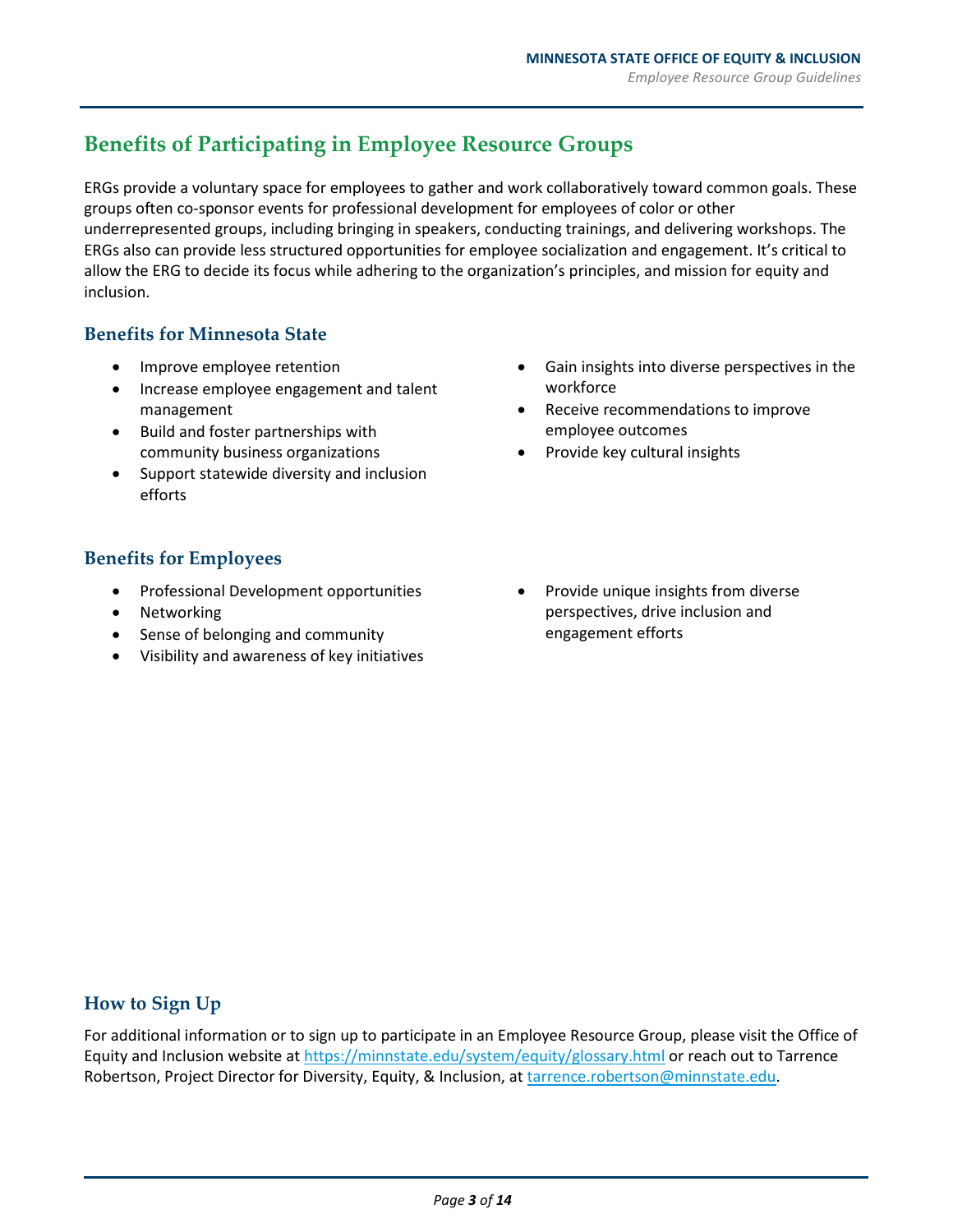# <span id="page-4-0"></span>**Office of Equity and Inclusion Mission & Vision**

#### *Mission:*

The Minnesota State Office of Equity and Inclusion ensures students, faculty, and staff across Minnesota State learn and work in environments that actively promote equity and inclusion. The values that guide this work include access and opportunity, equity and inclusion, cultural competency, culturally responsive pedagogy and service, and community engagement.

#### *Vision:*

- Our educational environments are culturally relevant, responsive, and innovative to the students we serve.
- Our students are assets, we affirm their identities and lived experiences, and provide spaces that are emotionally safe and reflect who students are.
- We are recognized and valued as thoughtleaders on equity and inclusion and feel empowered to lead as experts in the field.

#### <span id="page-4-1"></span>**ERG and Strategic Priority Alignment**

Employee Resource Groups support the following Office of Equity & Inclusion strategic priority areas and goals:

#### *Strategic Priority Areas:*

- Diversity, Equity, & Inclusion Expertise and Strategy
- Campus Climate

#### *Strategic Goals:*

- Recruit and retain a more diverse workforce across Minnesota State and address disparities affecting employees of color and American Indian employees.
- Improve Minnesota State capacity, strategy, and stakeholder competency to advance Diversity, Equity, and Inclusion efforts through planning, policy, training, and professional development initiatives.
- Support the work to ensure welcoming and inclusive environments across Minnesota State.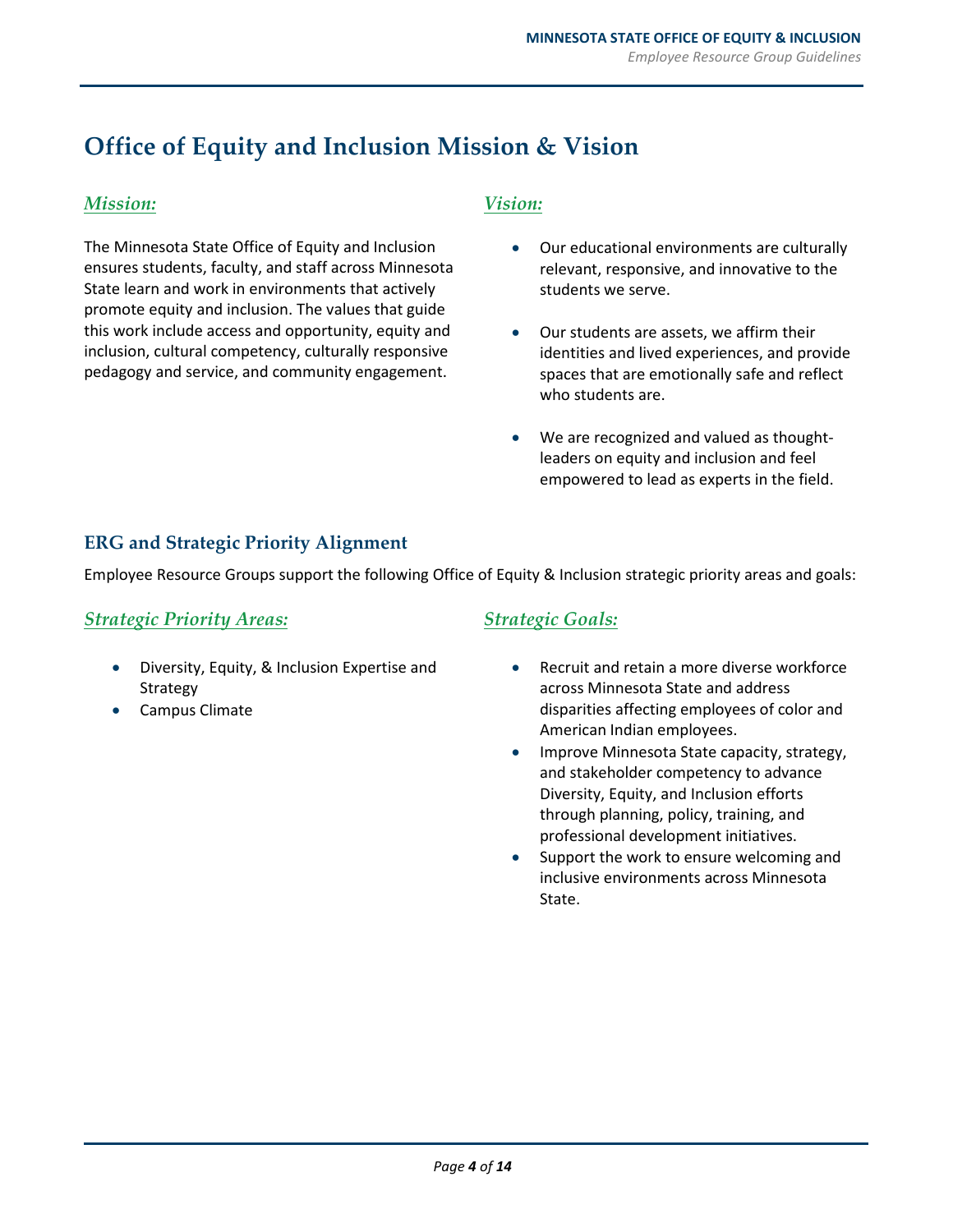# <span id="page-5-0"></span>**Approved Employee Resource Groups**

**Currently, there are three statewide Employee Resource Groups in the process of forming across Minnesota State: 1) Employees of Color; 2) LGBTQIA+ Employees; and 3) Womxn in Higher Education.** We recognize that many campuses may have their own ERGs or affinity groups already established. Participation in ERGs is completely voluntary and employees can choose to participate in any campus or statewide group, or consider forming their own group consistent with the parameters described below.

The Minnesota State Office of Equity and Inclusion has approved statewide Employee Resource Groups that can form under any one of the following identities/backgrounds:

- Race/Ethnicity
- LGBTQIA+
- Gender
- Veteran Status
- Disability Communities
- Generational (i.e., millennials, young professionals, etc.)

While all the groups (current or future) will be referred to collectively as MinnState ERGs, each group can maintain a name in accordance with the dimension of diversity it represents. MinnState ERGs cannot be formed around common interests or activities such as sports/hobbies, politics and other beliefs that do not align with or are outside the scope of the strategic vision of the Office of Equity and Inclusion.

The following would not be considered a MinnState ERG: Biking or Exercising Group, Healthy Living Clubs, Investment Groups, or Book Clubs. Though these groups/clubs can support the morale or productivity of employees, they should be considered as interest groups and not ERGs. Questions should be directed to the Minnesota State System HR office or the Office of Equity and Inclusion.

# <span id="page-5-1"></span>**Criteria to Establish a MinnState Employee Resource Group**

Employees who are interested in forming a MinnState ERG must take into consideration the following criteria *(note that this information is required in the proposal application)*:

- 1. The group must have a minimum of 5 participants to start.
- 2. The group should recommend the following on their application (Please se[e Article 2](#page-9-2) (Structure) in Appendix A (Bylaws), for more information about these roles):
	- a. Executive Sponsor
	- b. Champion
	- c. Chairs
- 3. Must develop a work plan that is in alignment with the mission, vision and strategic goals of the Office of Equity and Inclusion Strategic Plan.
- 4. Develop group bylaws or adopt the bylaws within these guidelines and identify key leader roles.
- 5. MinnState ERGs are not intended to replace labor/management committees.
- 6. Groups cannot be formed in opposition to another group.
- 7. Group participation must be open to all including allies who support the mission of the ERG.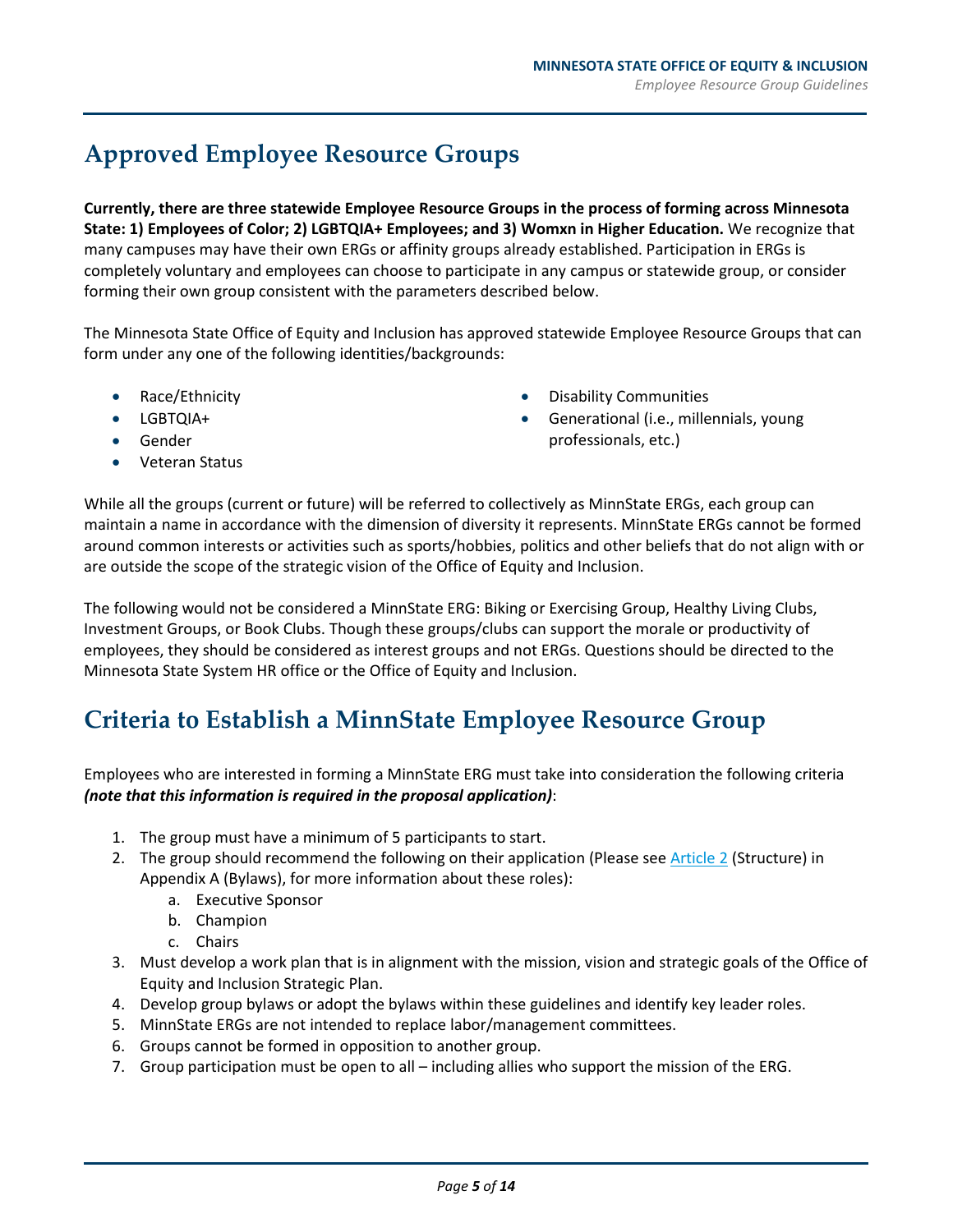# <span id="page-6-0"></span>**Frequently Asked Questions**

**Q1.** I would like to start a MinnState Employee Resource Group (ERG) but my proposed MinnState ERG does not meet any of the approved identities/backgrounds, what should I do?

**A1:** Employees are encouraged to contact the Office of Equity and Inclusion to discuss whether or not the identities/backgrounds meet the requirements to be considered a MinnState ERG. OEI will provide feedback and suggestions to ensure that the conditions are in alignment with the vision of MinnState ERGs.

**Q2:** Do I need to have prior approval from the proposed Executive Sponsor and Champion in order to submit the application to the Office of Equity and Inclusion?

**A2:** Employees do not need prior approval from the proposed Executive Sponsor or Champion to submit the proposal. Employees are encouraged to list who (at the Executive Sponsor and Champion level) they would consider to oversee the group. Once the proposal is approved, employees will receive notifications on next steps.

**Q3:** How do I submit a proposal to start a MinnState Employee Resource Group (ERG)?

**A3:** Employees who are interested in starting a MinnState ERG must submit an application (Appendix B) detailing how the group meets the criteria listed on page 3. The completed application should be sent to [OEI@minnstate.edu](mailto:OEI@minnstate.edu) for further review. Once approved, the Office of Equity and Inclusion will notify the proposed Chair(s) of the group. Please allow several weeks for processing once submitted.

**Q4:** Do I need supervisor approval to join or participate in a MinnState Employee Resource Group?

**A4:** Employees who take part in any leadership role of a MinnState ERG (such as Chair, Vice Chair, or Secretary) must have supervisor approval to hold a leadership role since there is a commitment expectation to deliver MinnState ERG goals during the duration of service. Similarly, employees who take part in MinnState ERGs as a participant (non-leadership role) during their normally scheduled working time must have supervisor approval. Employees do not need supervisor approval to take part in MinnState ERG activities on their own personal time (not normally scheduled working hours).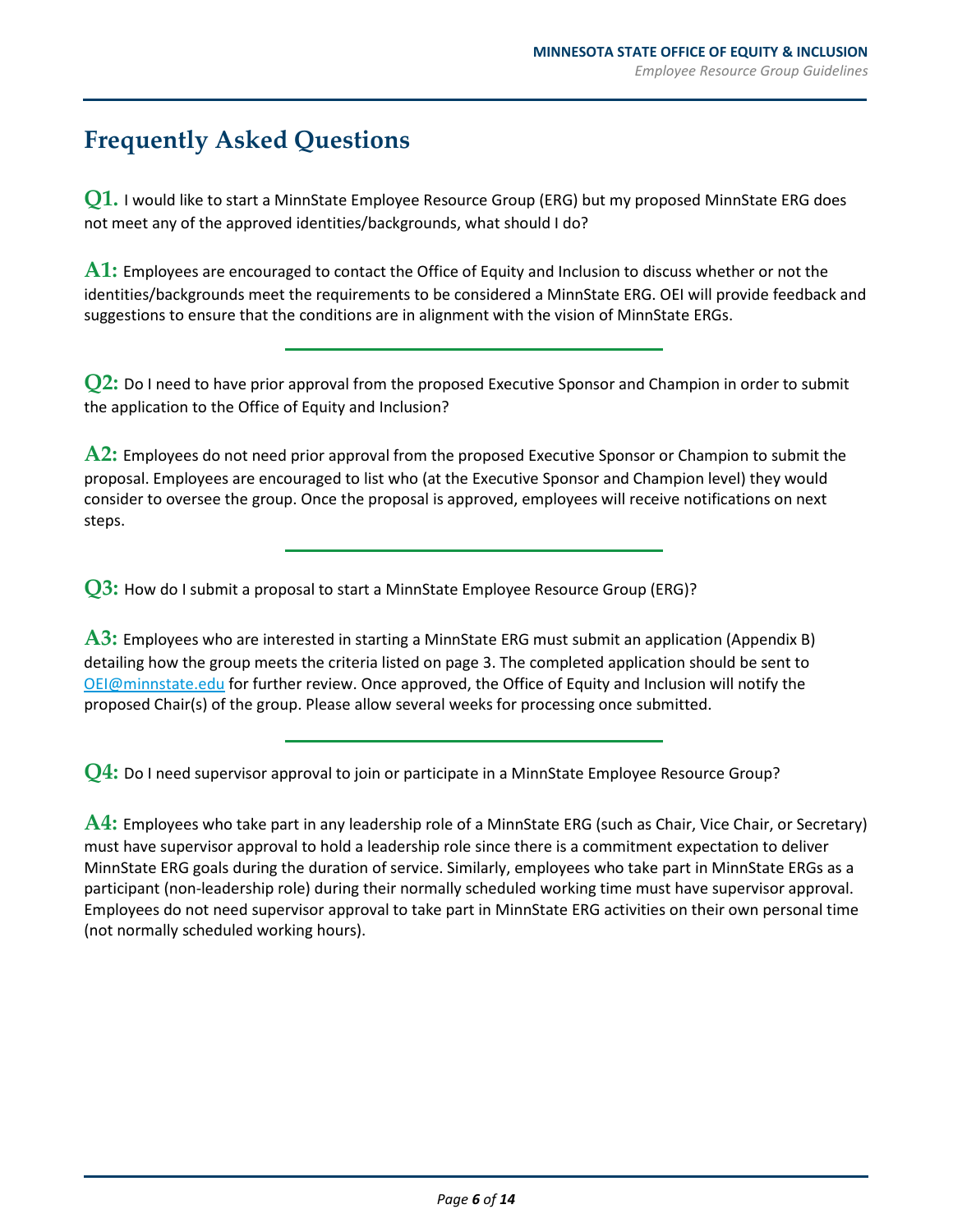**Q5:** My supervisor has denied my request to form and/or participate in a MinnState ERG. I am not on an oral or written performance plan to my knowledge and I have not received prior discipline. What can I do to rally my supervisor's support at this time?

**A5:** Employees can access resources on the Minnesota State [Office of Equity and Inclusion Website.](https://minnstate.edu/system/equity/index.html) These resources are meant to help employees with the MinnState ERG pitch and also help supervisors understand the advantages of participating in a MinnState ERG both in a leadership and non-leadership role. Employees must have supervisor approval to serve in any leadership capacity since the employee is expected to dedicate additional time to the work of the MinnState ERG. The amount of time should be determined by employee and supervisor. Employees should also contact other MinnState ERG leadership for feedback. If the employee is unable to rally the support of the supervisor after accessing these resources, they should contact the Office of Equity and Inclusion for further guidance at [OEI@minnstate.edu.](mailto:OEI@minnstate.edu)

**Q6:** How many MinnState Employee Resource Groups can I be involved in?

**A6:** Employees are expected to prioritize their job responsibilities; it is expected that employees will use good judgment as it relates to the ability to meet work commitments /deadlines. Employees in leadership roles should limit their involvement to the single group they are serving due to expected time commitment and responsibilities. If an employee is interested in participating in more than one ERG, the employee must consult with their supervisor for the parameters. See Article 8: Employee Participation.

**Q7:** Can I form and/or participate in MinnState ERGs if I am a new employee in a probationary period? What conditions would prevent me from being able to join MinnState ERGs as a new employee?

**A7:** Yes, new employees can participate in MinnState ERGs during the probationary period. MinnState ERGs are platforms meant to support and advance employee recruitment and retention objectives. Therefore, new employees should use these resources as a means to network and build relationships across the enterprise for professional development.

**Q8:** I supervise an employee who wants to participate in an ERG-sponsored professional development workshop for 4 hours on a Thursday, during their normal work hours. Is this considered paid work time?

**A8:** You have the discretion whether or not to permit your employee to attend this event during their normal work hours. If they do attend, it is considered paid work time.

**Q9:** I supervise an exempt employee who wants to participate in an ERG-sponsored symposium that begins at 3 p.m. and ends at 8 p.m.; their normal workday ends at 5 p.m. Do I need to pay the employee for the additional three hours that they spend at the event?

**A9:** No. You never are required to pay your exempt employee additional compensation for attending an ERG event.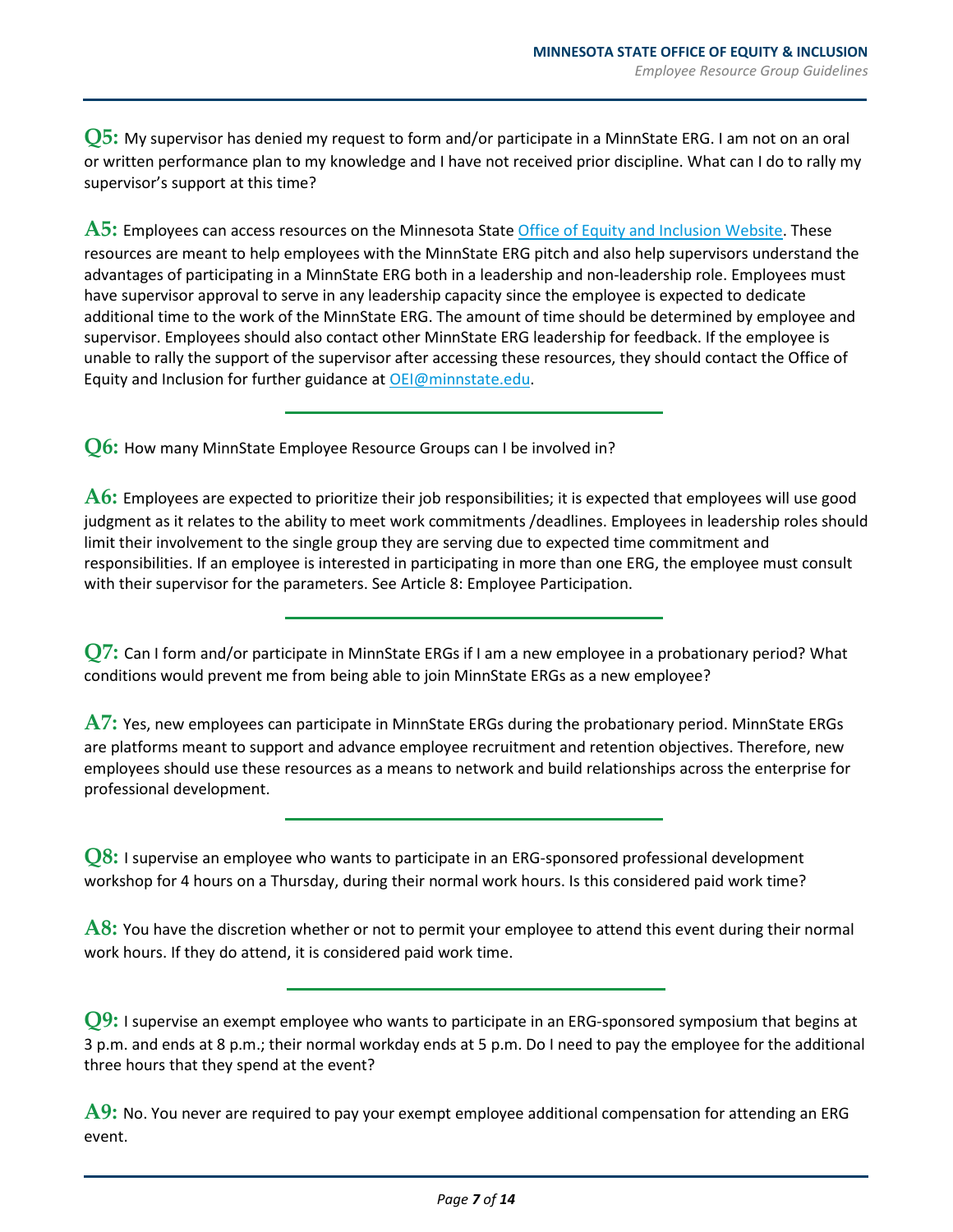**Q10:** Would your answer to Q9 change if the employee were nonexempt?

**A10:** If the ERG event is directly related to the employee's job duties, he or she should be paid for the entire event. Please consider permitting this employee to balance hours within their workweek to avoid any overtime obligation. If the ERG event is not directly related to the employee's job duties, and you have not assigned the employee to attend the event as a work assignment, the three hours that extend after the employee's normal workday will be unpaid.

**Q11:** I supervise an employee who wants to participate in an ERG-sponsored charitable activity that occurs during the employee's normal workday. Is the employees participation paid work time?

**A11:** No, these types of activities are never paid, even if they occur during the normal workday. However, the employee may use accumulated paid vacation or compensatory time to attend the activity if it occurs during the normal workday. You have the discretion to decide whether the employee may attend this activity during normal work hours.

**Q12:** My campus already has an employee resource group or groups. How are these different?

**A12:** The guidelines within this document only apply to statewide MinnState ERGs and not to individual campus groups. The MinnState ERGs are not meant to take the place of individual groups which may already exist on campuses. Some campuses, however, do not have enough employees to form a group or may not have a campus culture which is supportive of creating of employee resource groups. For this reason, employees can choose to participate in a statewide group which meets their identity, needs, and/or professional development goals.

**Q13:** I have more questions about exempt and non-exempt employee status and participation in ERGs. Where can I get additional information?

**A13:** For additional information on the Fair Labor Standards Act (FLSA), please visit the [HR Connect Sharepoint](https://mnscu.sharepoint.com/sites/hr/SitePages/topic.aspx?topicID=157&state=about)  [site](https://mnscu.sharepoint.com/sites/hr/SitePages/topic.aspx?topicID=157&state=about) or reach out to the System HR Office. On the SharePoint page, you will also find a FLSA Overview and FAQ document, available at the following link: [https://mnscu.sharepoint.com/sites/hr/Resources/FLSA%20-](https://mnscu.sharepoint.com/sites/hr/Resources/FLSA%20-%20FLSA%20Overview%20and%20FAQ.pdf) [%20FLSA%20Overview%20and%20FAQ.pdf](https://mnscu.sharepoint.com/sites/hr/Resources/FLSA%20-%20FLSA%20Overview%20and%20FAQ.pdf) 

**Q14:** Are MinnState ERGs required to maintain an up-to-date list of participants and monitor attendance within the ERG?

**A14:** MinnState ERGs will maintain a list of participants who are being paid for attendance in a MinnState ERG activity. This list should include employees who are released without loss of pay from normal job duties to participate in the ERG. If participants are attending in an unpaid status, tracking participation is not required. Participant lists shall remain confidential. If a supervisor requires documentation that their employee did in in fact participate in an activity while being paid, the ERG Chair will provide applicable confirmation to the supervisor without divulging information about other participants.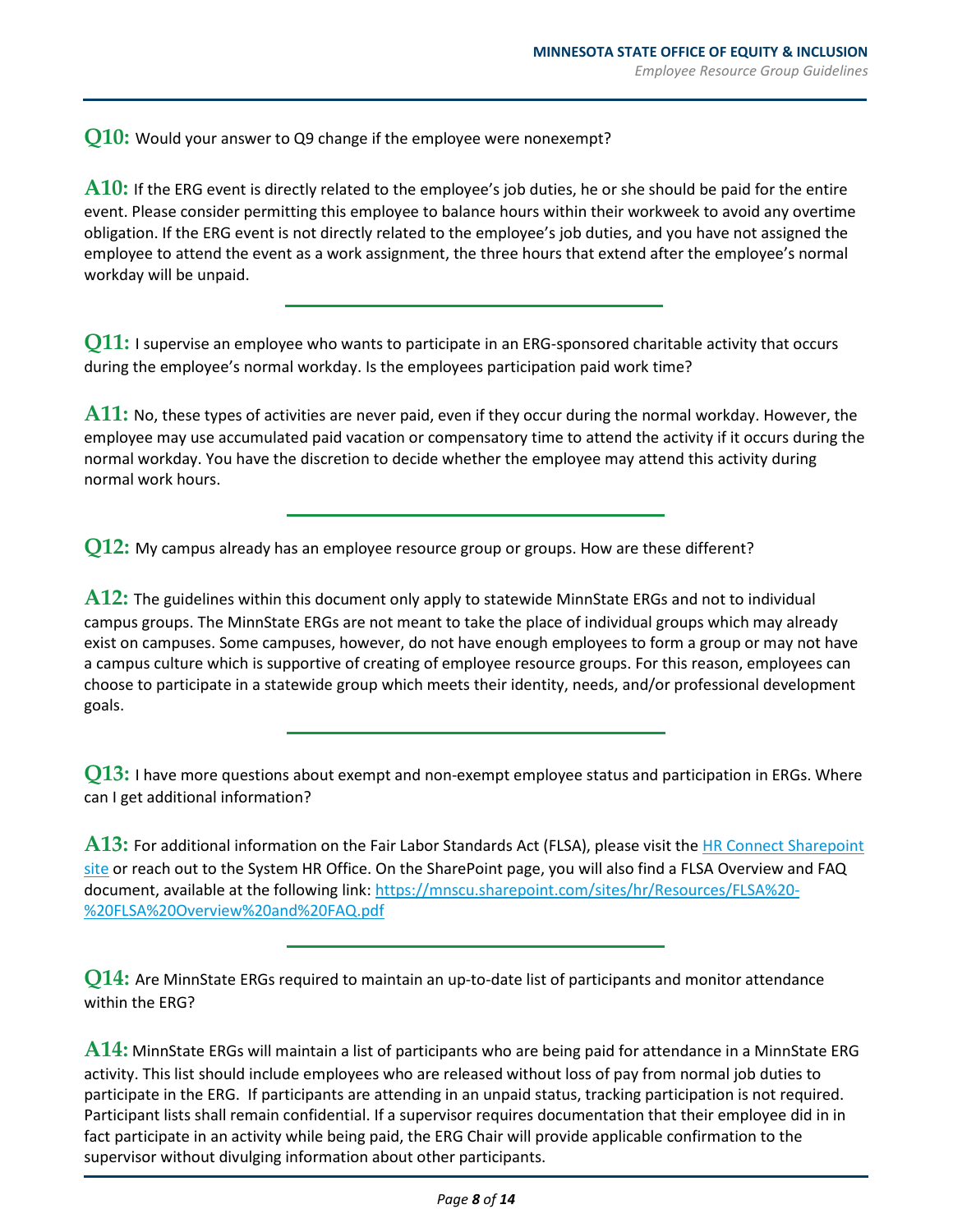# <span id="page-9-0"></span>**Appendix A: Employee Resource Groups Bylaws**

# <span id="page-9-1"></span>**Article 1. Purpose**

Statewide Employee Resource Groups (ERGs) are a network of employees that help drive results and act as a catalyst to build a culture of inclusion and diversity across Minnesota State. Statewide ERGs understand the advantages of an environment that embraces the culture of employees, fosters talent growth and development, and encourages meaningful community involvement. Statewide ERGs work collaboratively to ensure that the impact is reflected through their principles and alignment with the Office of Equity and Inclusion Strategic Priority Areas and Goals.

# <span id="page-9-2"></span>**Article 2: Structure**

All Statewide ERGs shall have a leadership team comprised of the at least a Chair and Champion. Employees who take on leadership roles such as Champion, Chair, or Secretary of a Statewide ERGs must receive supervisor approval to hold such position.

#### <span id="page-9-3"></span>**Executive Sponsor**

The Executive Sponsor (a department head or delegate of a department head) shall provide overall leadership to the MinnState ERGs ensuring that the MinnState ERG is operating in alignment with the Bylaws. The Executive Sponsor shall support the efforts and initiatives of the MinnState ERGs-stated in the annual work plan.

Strong executive sponsors will make the success of the ERG a priority and personal responsibility, without taking any ownership or taking away autonomy of the group. In choosing an executive sponsor, it's important to find someone who is willing to put their own privilege and access to resources on the line for the ERG and is personally committed to the success of the group.

#### <span id="page-9-4"></span>**Champion**

The Champion (*Director Role*) shall have a commitment to the purpose of MinnState ERGs and the commitment to advance the goals of recruitment and retention. They shall ensure that the goals of the MinnState ERG is carried out effectively and preside and/or arrange meetings, lead business planning, as well as oversee all business done by the MinnState ERG. The Champion shall also be the main point of contact for the MinnState ERG Executive Sponsor.

#### <span id="page-9-5"></span>**Chair**

The Chair shall be responsible for ensuring that MinnState ERG meetings are in alignment with the vision, mission and strategic direction of the MinnState ERG. They shall work closely with the secretary to establish meeting agendas and provide structure to the meetings. The Chair shall act as the facilitator of the meetings and address any issues raised by the MinnState ERG.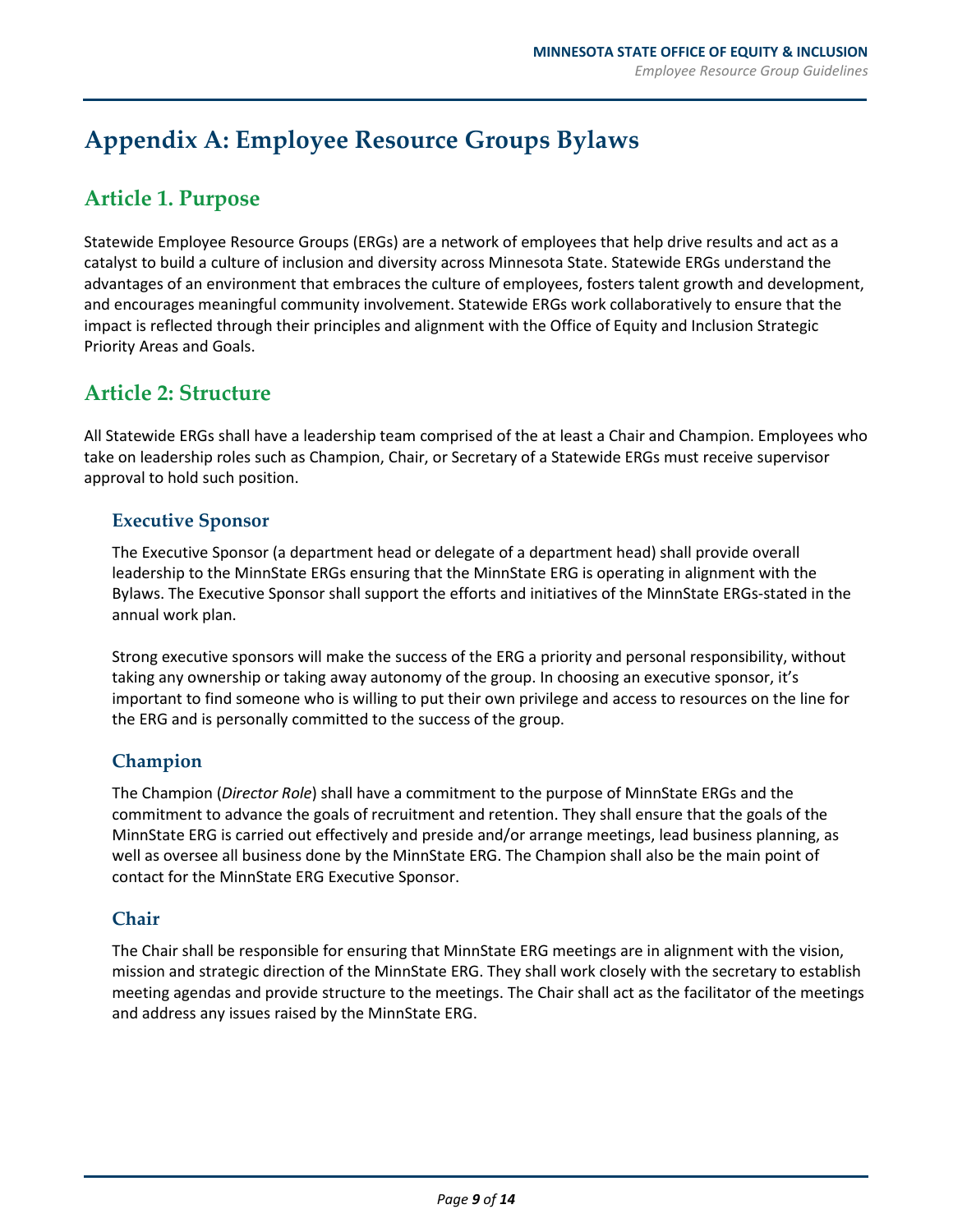#### <span id="page-10-0"></span>**Secretary**

If the ERG designates a secretary, a few examples of their scope can include: Keeping records of MinnState ERG actions, taking of minutes at all MinnState ERG meetings, sending out meeting announcements, distributing copies of minutes and the agenda to each MinnState ERG participant, and assuring that MinnState ERG records are maintained.

## <span id="page-10-1"></span>**Article 3: Meetings and Notices**

MinnState ERGs shall meet at least quarterly, at an agreed upon location (online or face-to-face). MinnState ERGs should establish their own meeting schedules and notices as they see fit. It is required that ERGs establish at least one mode of audio/video conferencing for participants who are outside of the region and/or off-site. Examples of audio or video tools are: Skype, Zoom, WebEx, etc.

## <span id="page-10-2"></span>**Article 4: Election and Nominations**

The ERGs can determine how they want to structure leadership terms. The OEI *recommends* the following leadership term limits: The Champion and Secretary roles being 1-year terms, with individuals permitted to serve a maximum of 2 consecutive elected terms, except in the case where a leader assumes the role mid-term. It is recommended that participants of the MinnState ERG elect a Champion during the last quarter of the fiscal year, with elections being conducted conducted annually. When possible, terms should begin on July 1 – the start fiscal year. Leadership appointments are subject to final approval by the Office of Equity and Inclusion.

#### **Additionally, OEI reserves the right to:**

- Assign an employee to a Leadership Team or committee lead position of any ERG should there be opportunities identified for employee leadership development. In said cases, OEI shall inform the MinnState ERG Leadership Team prior to any appointments.
- Remove any Leadership Team member should they fail to meet any of the requirements listed in Article 5 and/or violate the code of conduct in any way (*see Article 12*).

# <span id="page-10-3"></span>**Article 5: Leadership Requirements**

Any employee serving in a leadership capacity in MinnState ERGs must:

- Dedicate time and effort to ensure the success of the MinnState ERG.
- Be in good standing with their manager, cannot be on any type of oral or written performance improvement plan, and cannot have received any disciplinary action within 1 year of assuming a leadership role or while holding a leadership role.
- Have manager permission to participate in a leadership role with the MinnState ERG.
- Act in accordance with the State Code of Ethics, Minn. Stat. 43A.38, and in support of the creation of an inclusive environment.
- Be able to dedicate additional time to the work of the ERG.
- Attend scheduled MinnState ERG leader training sessions.
- Include MinnState ERG leadership responsibilities in their annual performance and development goals.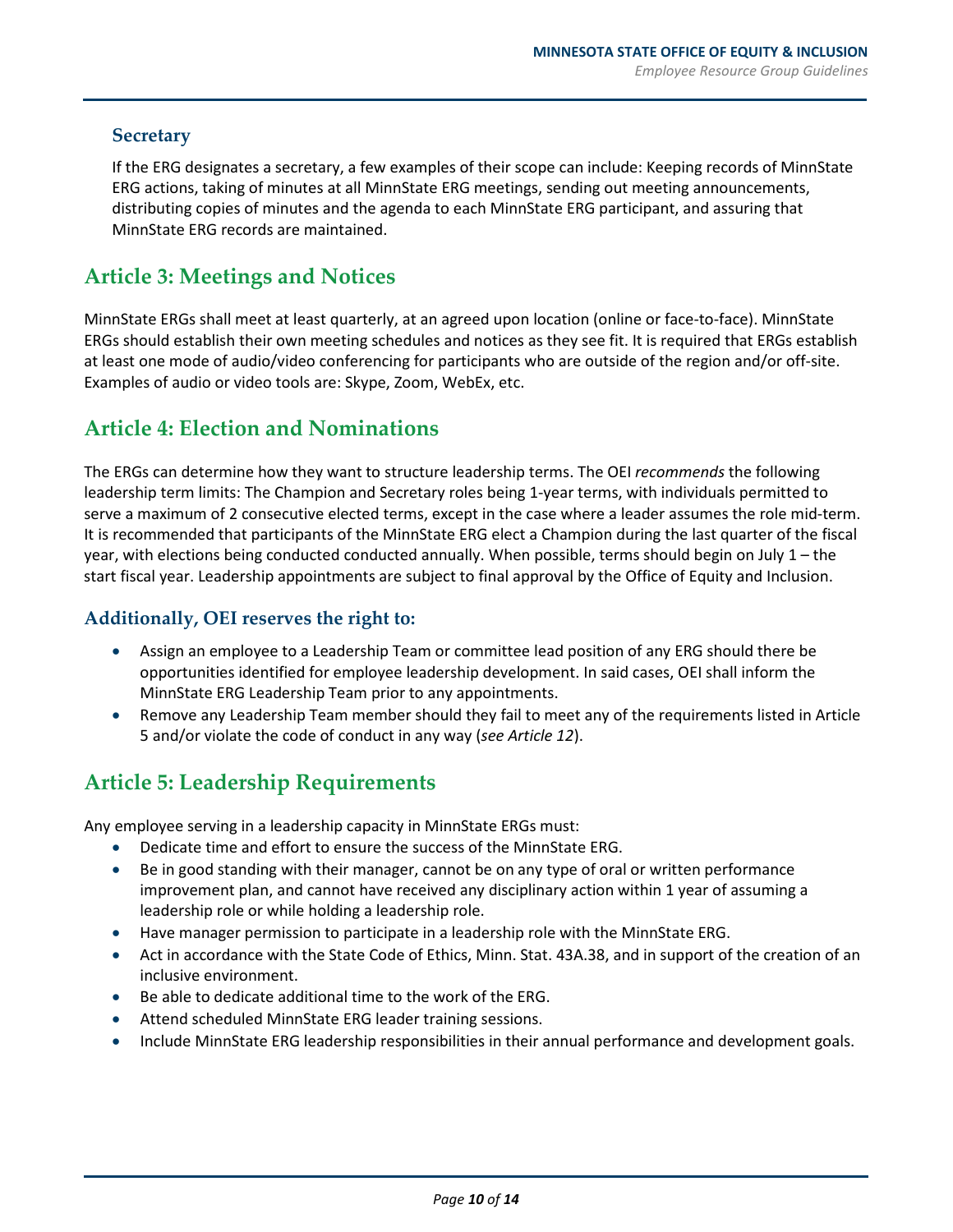## <span id="page-11-0"></span>**Article 6: Executive Sponsorship**

Each MinnState ERG should seek to identify one Executive Sponsor. Executive Sponsors shall serve a 2**-**year term. Some of the key responsibilities of the Executive Sponsor will be to:

- Provide leadership and guidance to the annual MinnState ERG work plan.
- Help remove organizational and individual barriers to achieve MinnState ERG goals.
- Champion inclusion and diversity both internally and externally.

Refer to the Statewide ERG Executive Sponsor Role Description (Article 2: Structure) document for more details. Additionally, each Executive Sponsor will serve on the MinnState Equity and Inclusion Council.

# <span id="page-11-1"></span>**Article 7: Funding**

The funding of MinnState ERGs is to be determined.

# <span id="page-11-2"></span>**Article 8: Employee Participation**

Participation in MinnState ERGs is completely voluntary and shall be open to all employees, including interns/student workers, trainees and temporary employees. All employees are expected to prioritize their job responsibilities over MinnState ERG participation; it is expected that employees will use good judgment as it relates to their ability to meet work commitments/deadlines, and will ensure that their participation in MinnState ERGs does not interfere with their job responsibilities.

Employees must receive approval from their manager prior to participating in any ERG events that occur during an employee's normal work schedule. Similar to attending any other type of paid event related to work, records of participation during normal work hours will be maintained by the ERG. It is not necessary to maintain participation information for participants who take part in ERG activities outside of their normal work schedule or during unpaid time.

#### **Using Paid Work Time to Participate in ERG Activities**

Participation in ERG activities is entirely voluntary. With manager approval, employees may use paid work time to attend MinnState ERG meetings which align directly with their normal job duties, and ERG-sponsored professional development events such as symposiums, lectures, workshops, learning opportunities, etc., which occur during the employee's normal work schedule. Managers are encouraged to allow participating nonexempt employees the opportunity to balance hours within their workweek to avoid overtime. Managers always retain the right to deny any request for participation that would result in overtime. Exempt employees are never eligible for overtime for ERG participation.

#### **ERG Activities that Are Unpaid**

Participation in any type of ERG activities outside of an employee's normal work schedule is always unpaid, unless the employee is non-exempt and attendance at the activity is assigned by the employee's manager or attendance at the event is otherwise directly related to the employee's normal job duties. In addition, employees cannot use paid work time to participate in ERG-related community service activities, charitable events, or social events. However, for such events that occur during the employee's normal work schedule, employees may use accrued vacation or accumulated compensatory time. You should consult with HR or your manager if you have questions about whether time spent in an activity or event will be considered work time.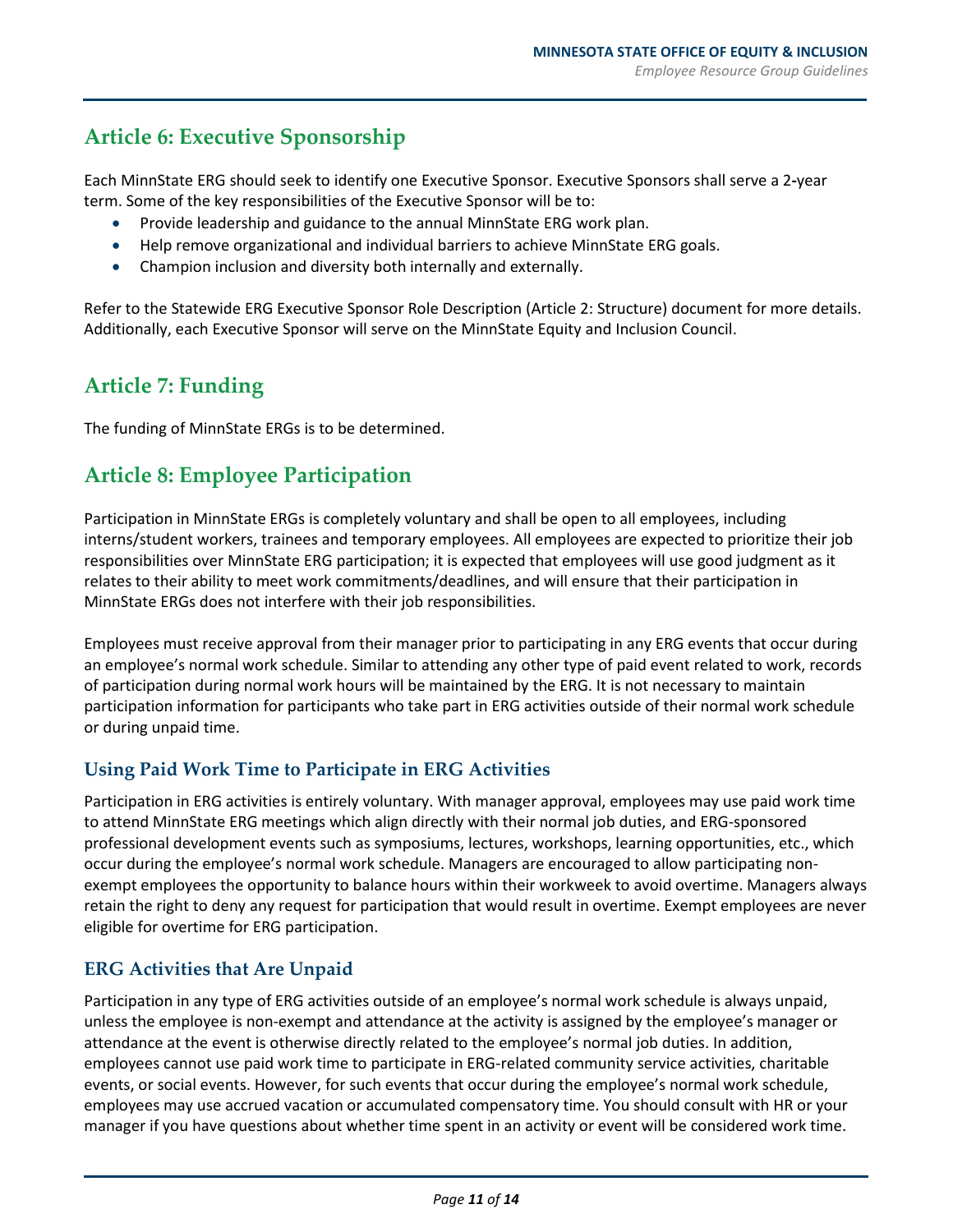## <span id="page-12-0"></span>**Article 9: Events and Communication**

MinnState ERGs are responsible for creating performance measures and tracking goals, as well as maintaining their Microsoft Teams Sites. Each MinnState ERG shall determine appropriate communication vehicles and frequency. All printed materials should follow Minnesota State's [branding guidelines](https://mnscu.sharepoint.com/sites/connect/SitePages/topic.aspx?topicID=12&state=resources) and Minnesota State's specific templates where applicable. Refer all inquiries from external media outlets/press to the Minnesota State Marketing and Communication department. ERG activities are prohibited if they conflict with respectful work place objectives, statewide policies, the State Code of Ethics, or law.

# <span id="page-12-1"></span>**Article 10: Dissolutions/Resolutions/Removals**

Minnesota State reserves the right to dissolve MinnState ERGs at any time. In the event a designated Minnstate ERG leader fails to satisfy all of the requirements set forth in Article 5: Leadership Requirements – the individual will be removed from the leadership role and the Office of Equity and Inclusion will appoint a new individual until time of election and nominations. Similarly, ERG leaders may request removal of ERG participants if they fail to adhere to the code of conduct. Reach out to the Minnesota State Office of Equity & Inclusion with any questions or to request removal of a participant at [OEI@minnstate.edu.](mailto:OEI@minnstate.edu)

OEI shall have the authority and responsibility to certify new MinnState ERGs. Submission of a proposal is not a guarantee that MinnState ERG status will be granted. MinnState ERGs shall not be used to discuss, negotiate or bargain over terms or conditions of employment or to express grievances or labor disputes.

# <span id="page-12-2"></span>**Article 11: Bylaw Changes**

OEI reserves the right to change these bylaws at any time and will communicate any changes to MinnState ERG Champions and Executive Sponsors. MinnState ERGs shall comply with any changes within the identified timelines.

# <span id="page-12-3"></span>**Article 12: Code of Conduct**

Employees who participate in MinnState ERGs must conduct themselves in accordance with the State Code of Ethics, 43A.38. They must:

- Conduct themselves in an honest and ethical manner, and
- Comply with all applicable laws, policies, and rules.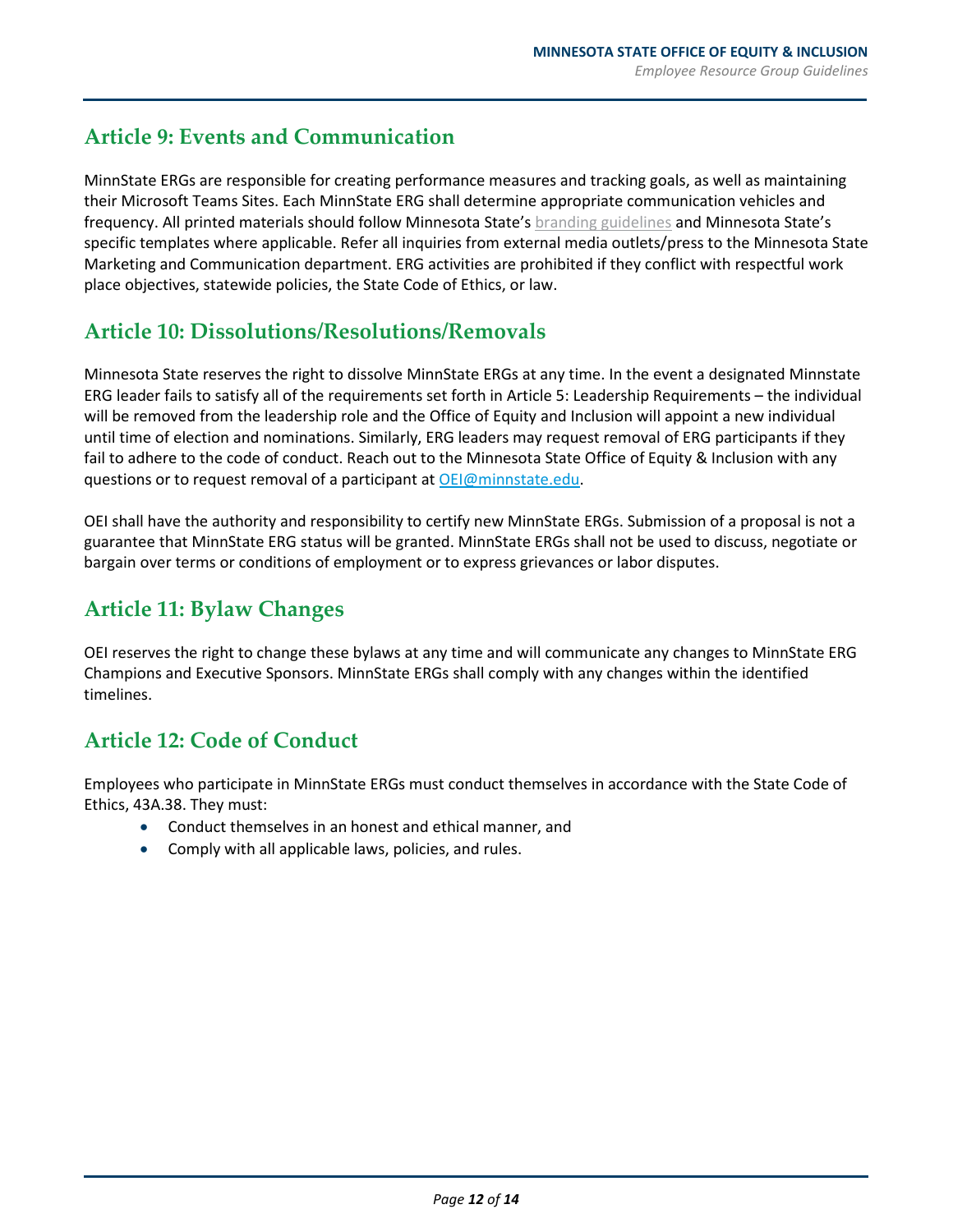# <span id="page-13-0"></span>**Appendix B: Minnesota State ERG Application Form**

## **Instructions:**

Submit the completed form to the Minnesota State Office of Equity and Inclusion (OEI) via email at [OEI@minnstate.edu.](mailto:OEI@minnstate.edu) Once approved, OEI will send notifications to proposed Chair(s) regarding next steps in formalizing the Employee Resource Group. Questions? Please contact OEI at [tarrence.robertson@minnstate.edu.](mailto:tarrence.robertson@minnstate.edu)

| <b>Proposed ERG Name:</b>        |  |  |
|----------------------------------|--|--|
|                                  |  |  |
| <b>Proposed Champion:</b>        |  |  |
| <b>Proposed Chair/Co-Chairs:</b> |  |  |

# **What is your vision?**

Provide a summary of your ERG objectives and the desired goals of the ERG.

## **What is your mission?**

Provide a summary of who, what, and why your ERG would exist.